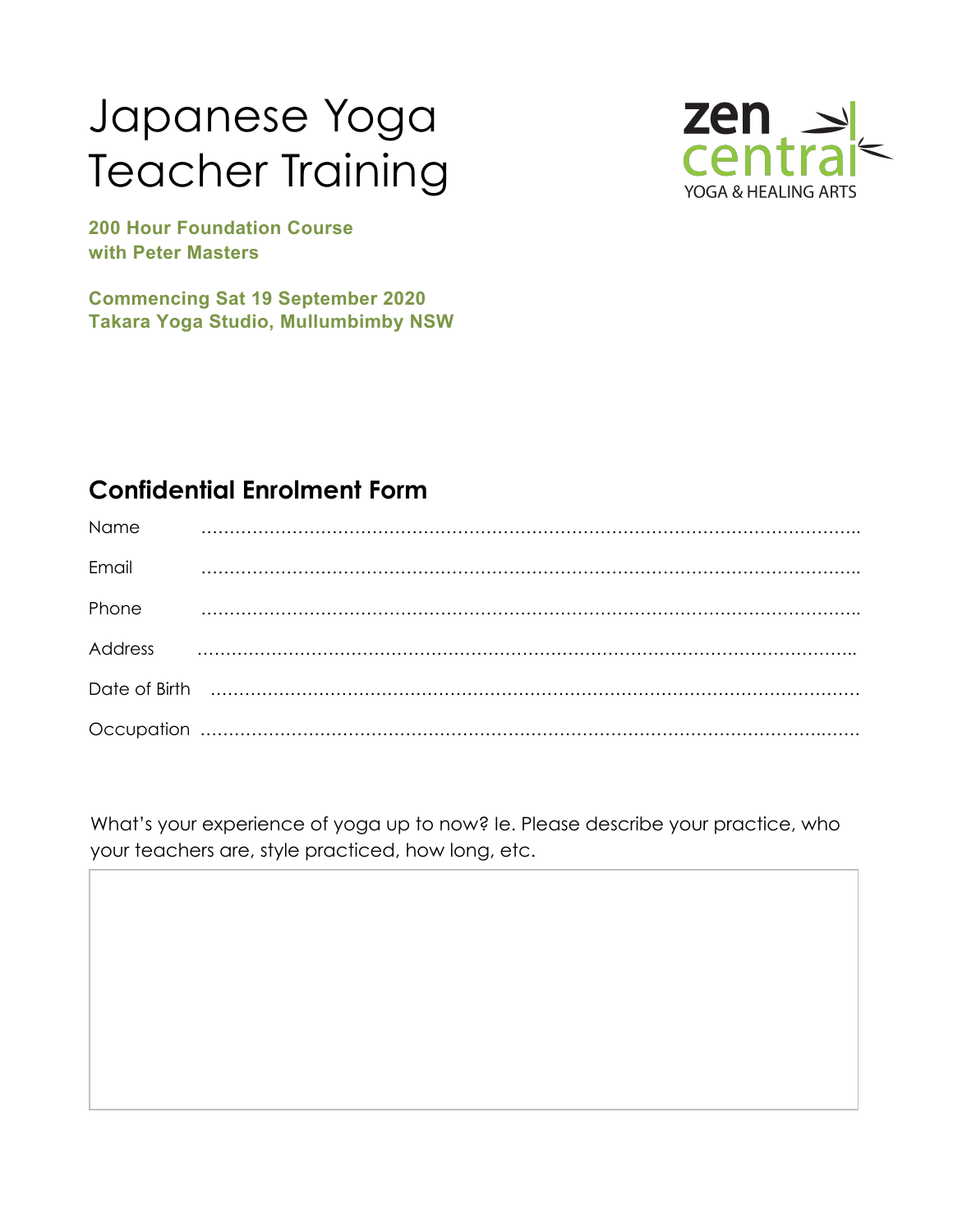Have you done any related teacher training or practice? eg. meditation, healing arts, martial arts etc.

Can you attend all the scheduled weekends and session times?

Session times:

- Saturdays 10am to 6:30pm
- Sundays 8am to 4:30pm

Weekend dates:

- September 19-20 (Introduction to Japanese Yoga)
- October 17-18 (Wood Element)
- November 14-15 (Fire Element)
- December 5-6 (Earth Element)
- January 16-17, 2021 (Metal Element)
- February 6-7 (Water Element)
- February 27-28 (Integration)
- March 20-21 (Practical Classes)